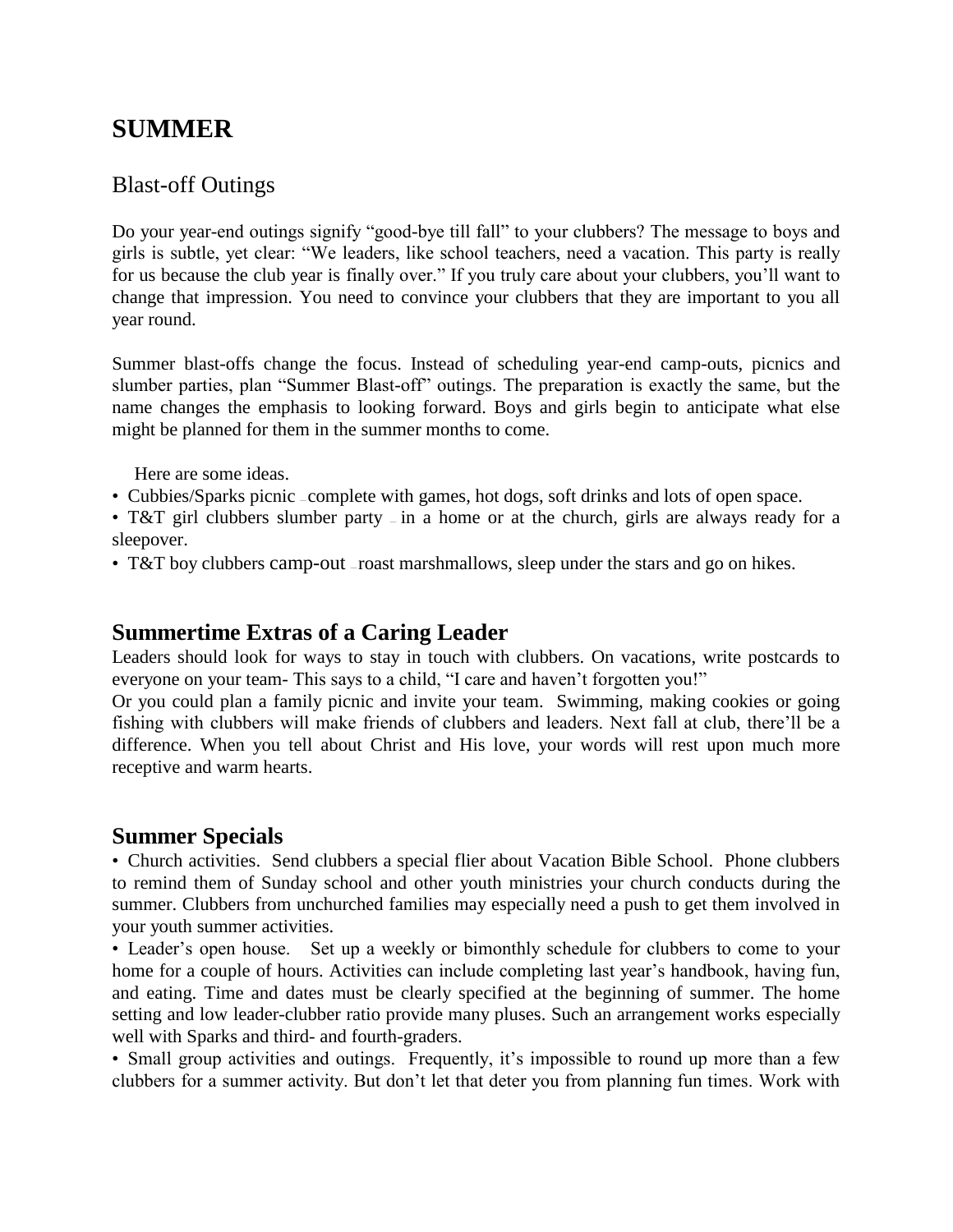the kids who are available. The results are gratifying. The extra attention builds relationships that may never be established in larger group settings.

• Overnight at county or state park, church or your home. If you have the room, invite clubbers to an overnight in your backyard. Play charades, selected Awana games or board games. Have a neighborhood scavenger hunt or make popcorn.

Scavenger hunt — Divide clubbers into teams. Give each team a list of items to find within a time limit and in a certain area. List items that will be available in the area of hunt. For example, if you're in a park, list:

Gum wrapper Sunglasses Bottle cap Tissue Maple leaf Bandanna Grasshopper Piece of string Paper plate Piece of bark lying on the ground Acorn Nail file 4-leaf clover Hair clip Penny Ribbon Safety pin knife Colored shoelace Dandelion

Cookout in church parking lot. Play relay games outside or have a treasure hunt.

A day at the cottage — Invite clubbers to a nearby vacation cottage for a day of swimming, boating and fun.

Activity camp overnight or all-day event  $\overline{\ }$ -In addition to outdoor fun, spend time completing handbook activities.

Summer poster contest — Meet with clubbers during the summer to make posters announcing next season's Awana clubs. Information should include date, time, place, ages and club names. Provide colored markers, cloth, poster board, magazine pictures, etc. As fall approaches, display the posters in prominent places at church, at the library, in grocery stores or on phone poles. (Be sure to secure permission to display posters in public locations.) At the first club meeting of the new season, announce poster contest winners and award prizes.

Bike hike – Pick a safe route ahead of time, possibly in a park or forest preserve. Have everyone bring a sack lunch or snacks, including plenty to drink, to enjoy at a halfway point.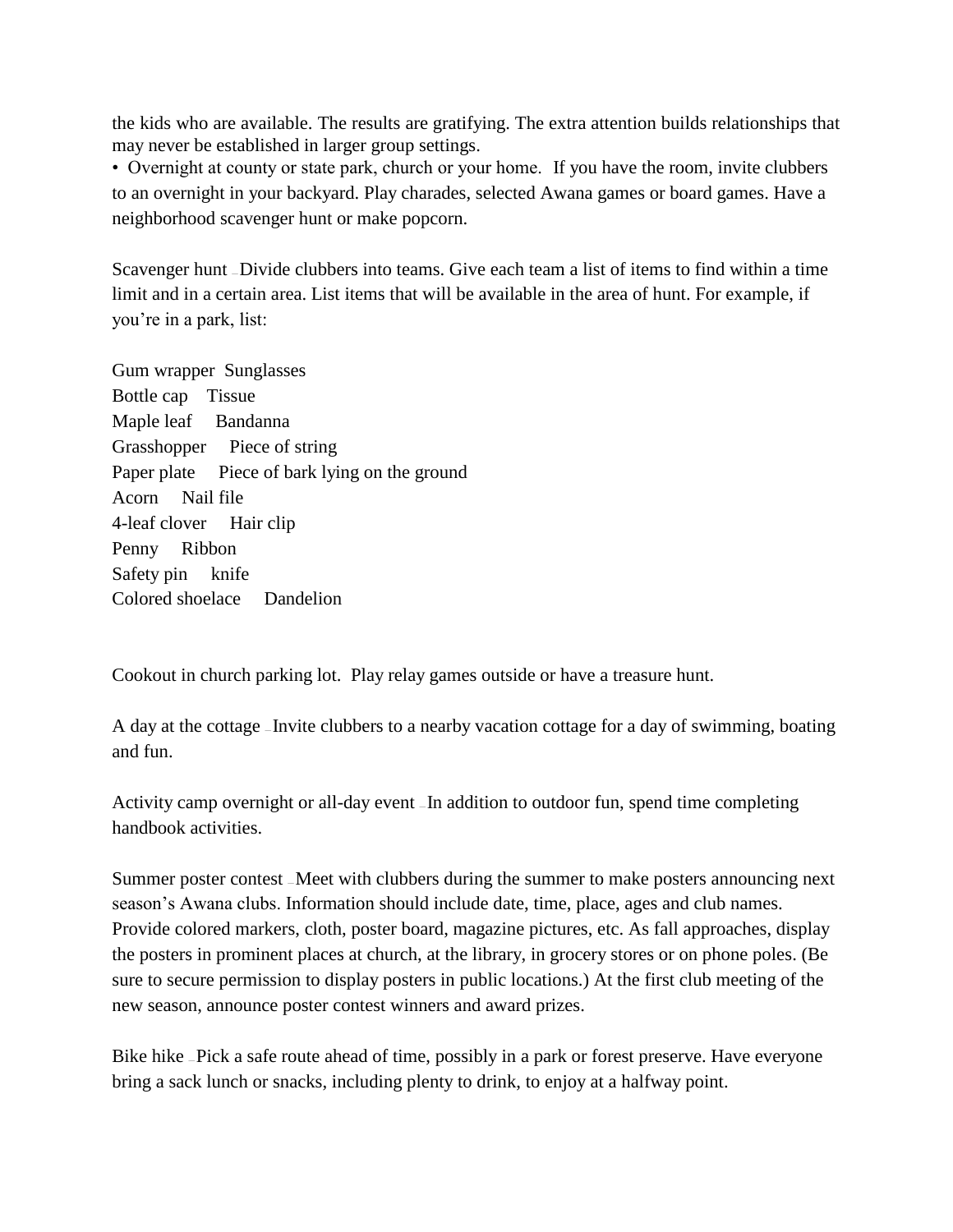Camp – Camp is a great way to provide an exciting and spiritually challenging time to any clubber's summer. Encourage clubbers to attend your church camp or area Scholarship Camp. Distribute camp brochures and applications.

Are you still looking for more ideas? You can make your own list, but here are some possibilities:

Water slide Skyscraper Rodeo Shuffleboard Cave touring Museum Fishing Dairy farm Alpine slide Swimming party Apple picking Theme park Bakery or candy factory tour Rafting, paddle boating, tubing or sailing Dune buggy ride Carnival Canoe or riverboat trip

### **My Summer Plans by an Awana Commander**

I look at the summer as basically being June, July and August. The 10 days left in May after club is over are strictly gravy. That's when I recuperate from the hectic, weekly club schedule.

Everyone, including me, takes a vacation during the summer. But in general, I look at June, July and August as time to prepare for next club year. My directors also work throughout the summer with their leaders. Together, they prepare club materials and plan for fall. Projects include contest boards complete with all details, preparing for different outings and parents' nights, etc.

During the summer, I make needed repairs on game equipment and the Awana game floor. I contact the proper church board for needed supplies, like coat racks or cabinets. I invite directors, leaders and their families over to the house for an informal backyard barbecue. There, we share ideas, learn from one another, and plan for specific events in the fall. We've also tried an allleaders' family picnic in a park on a Saturday afternoon. The leaders' kids had fun playing together, and the adults enjoyed an informal brainstorming session around the picnic tables.

Vacations can play havoc with any rigid summer planning schedule. General goals, however, make summer a productive planning time for an effective club ministry.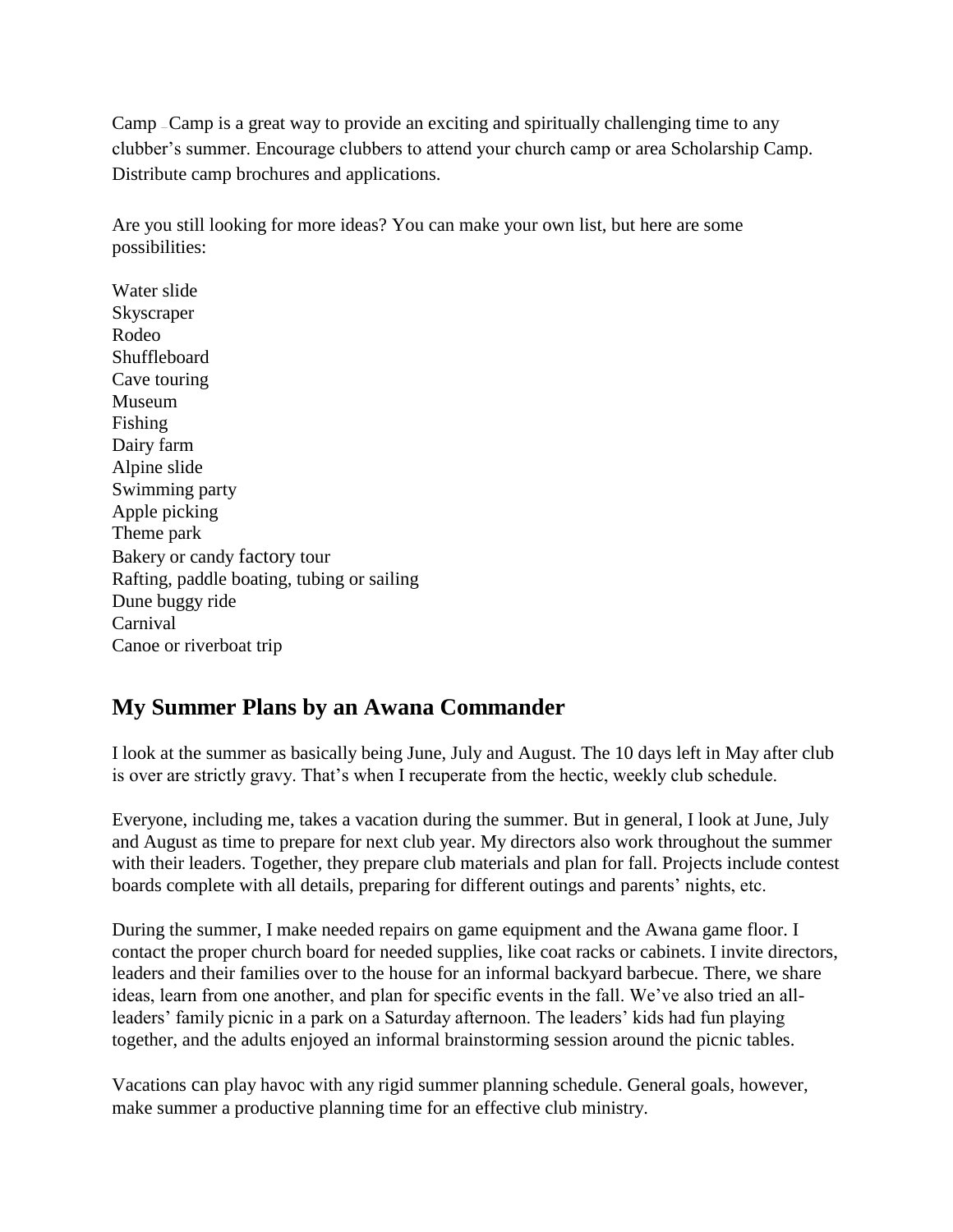June is for early planning and recruiting directors. Pastor and I always visit the homes of all directors. We formally ask them to stay on for the upcoming club season. If there is a change, June is the time to recruit new directors.

July is when pastors, commanders and directors at our church recruit Awana leaders. We make phone calls and personal contacts throughout the month. I also train newly recruited directors.

August is the month to train Awana leaders and finalize the club schedule from early September through Christmas. Our Awana missionaries run an area-wide training seminar for all leaders. In addition, we conduct training sessions in our church.

# **Summer Neighborhood Evangelism Adventure**

Summer is a great time for an adventure with kids in your neighborhood who think vacation time is boring and dull. Take advantage of the time they're free between visits to grandparents' homes, summer camps and other activities. Give them  $-\text{as}$  well as yourself  $-\text{a}$  fun, meaningful, spiritual adventure.

Many aspects of the Awana program lend themselves easily to a short summer outreach to kids. And Awana summer activities may help promote club attendance in the fall. If you're working with kids already involved in Awana, help them catch up in their handbooks. But remember, you cannot allow clubbers to begin a handbook beyond the school grade level they completed in the spring. If you're working with children new to Awana, summer is a great time to introduce them to the program and to the gospel.

Awana games can be played on an outdoor circle. But your time with the children should involve more than just games. You can include Bible memorization and Bible lessons.

Your summer ministry program can be a simple, short, personal ministry. It can become a church-sponsored program to dovetail with Vacation Bible School. It can be an extension of VBS, running as a Christian day camp for the whole summer. For churches without VBS, the program can be run as a weeklong club which meets on five consecutive days.

You don't have to devote your whole summer to these evangelistic activities. Seek help from people who may not be acquainted with Awana. This allows them to become familiar with the Awana program. If they show further interest, they may make a commitment to the regular club program in the fall. Some of your helpers may be teens, who can be discipled and trained as Leaders-in-Training.

Have your supplies on hand so you're well prepared, but let your summer outreach be flexible and spontaneous. The availability of kids and your own schedule should determine its